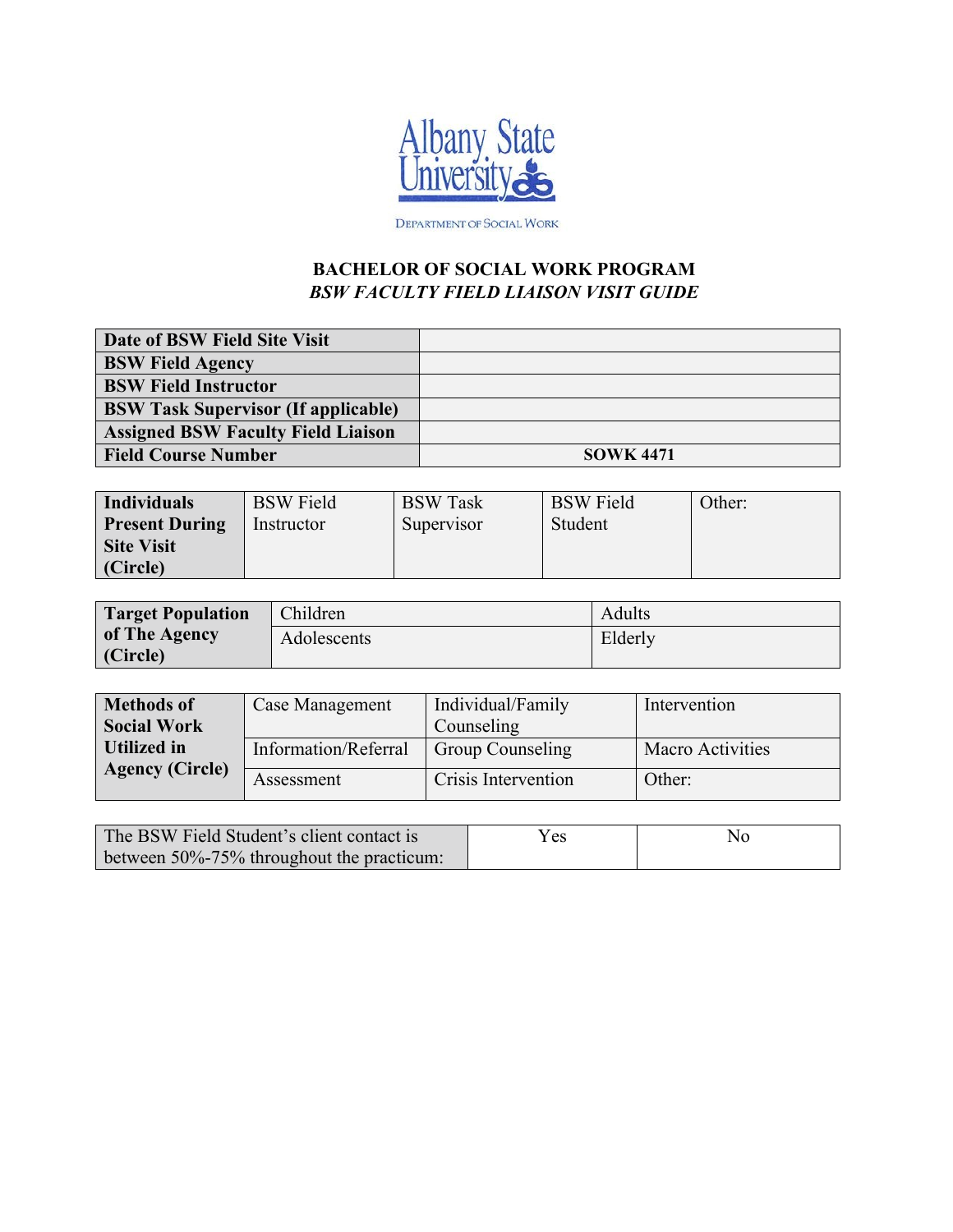## Please check the answer to the following assessment areas, explaining any "no" responses in the *comment section at the end of this Evaluation form.*

| #              | <b>Assessment Area</b>                |                                       |  | <b>No</b>                                   |
|----------------|---------------------------------------|---------------------------------------|--|---------------------------------------------|
|                |                                       |                                       |  | (Please comment in the<br>"Comment" Section |
|                | <b>MSW Program Goal</b>               | <b>Measurable Practice Behaviors</b>  |  |                                             |
| $\mathbf{1}$   | The BSW Field Student demonstrates    | Makes ethical decisions in            |  |                                             |
|                | ethical and professional behavior.    | clinical social work practice         |  |                                             |
|                |                                       | by applying the standards             |  |                                             |
|                |                                       | of the NASW Code of                   |  |                                             |
|                |                                       | Ethics, the NASW                      |  |                                             |
|                |                                       | <b>Standards for Clinical</b>         |  |                                             |
|                |                                       | Social Work in Social Work            |  |                                             |
|                |                                       | Practice, the Georgia                 |  |                                             |
|                |                                       | Composite Board of                    |  |                                             |
|                |                                       | Professional Counselors,              |  |                                             |
|                |                                       | Social Workers, and                   |  |                                             |
|                |                                       | Marriage and Family                   |  |                                             |
|                |                                       | Therapists, Rules and                 |  |                                             |
|                |                                       | Regulations Chapter 135-7,            |  |                                             |
|                |                                       | Code of Ethics, relevant              |  |                                             |
|                |                                       | laws and regulations,                 |  |                                             |
|                |                                       | models for ethical                    |  |                                             |
|                |                                       | decision-making, ethical              |  |                                             |
|                |                                       | conduct in research, and              |  |                                             |
|                |                                       | additional code of ethics,            |  |                                             |
|                |                                       | as appropriate to the                 |  |                                             |
|                |                                       | context.                              |  |                                             |
|                |                                       | Comprehends and can                   |  |                                             |
|                |                                       | articulate how personal               |  |                                             |
|                |                                       | experiences and affective             |  |                                             |
|                |                                       | reactions may impact                  |  |                                             |
|                |                                       | professional clinical                 |  |                                             |
|                |                                       | judgment and behavior                 |  |                                             |
|                |                                       | along with strategies to              |  |                                             |
|                |                                       | effectively manage them.              |  |                                             |
| $\overline{2}$ | The BSW Field Student engages in      | Researches culturally<br>$\bullet$    |  |                                             |
|                | diversity and difference in practice. | sensitive and effective               |  |                                             |
|                |                                       | services and interventions            |  |                                             |
|                |                                       | with children, families               |  |                                             |
|                |                                       | and/or vulnerable adults.             |  |                                             |
|                |                                       | Effectively works with<br>$\bullet$   |  |                                             |
|                |                                       | children, families and/or             |  |                                             |
|                |                                       | vulnerable adults from                |  |                                             |
|                |                                       | diverse populations in                |  |                                             |
|                |                                       | clinical social work practice         |  |                                             |
| 3              | The BSW Field Student advances        | Engages in practice with<br>$\bullet$ |  |                                             |
|                | human rights and social and           | children, families, and/or            |  |                                             |
|                | economic justice.                     | vulnerable adults in a                |  |                                             |
|                |                                       | manner that advances                  |  |                                             |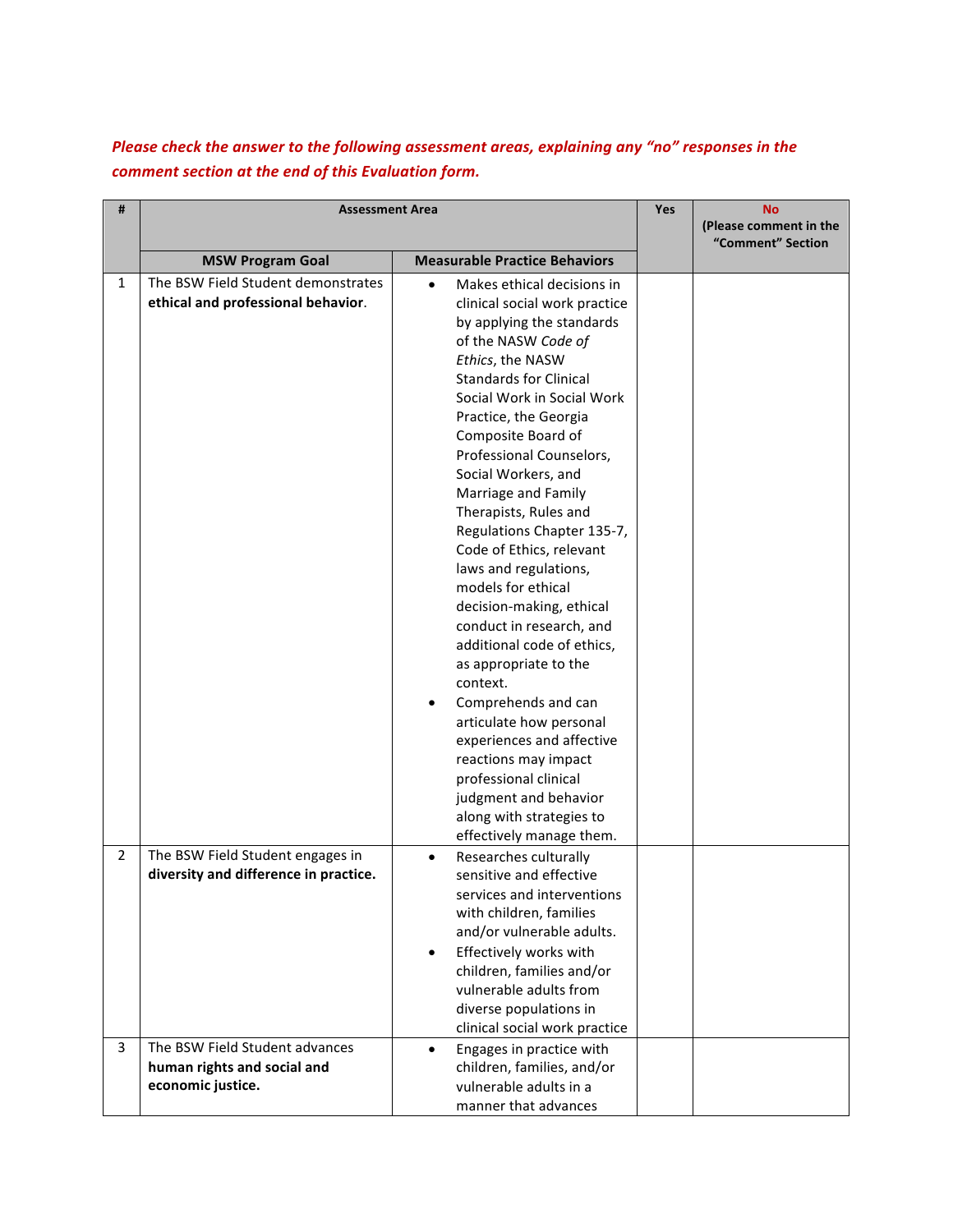|                |                                      |           | social, economic, and/or    |  |
|----------------|--------------------------------------|-----------|-----------------------------|--|
|                |                                      |           | environmental justice.      |  |
| 4              | The BSW Field Student engages in     | $\bullet$ | Translates research         |  |
|                | research-informed practice and       |           | findings into effective     |  |
|                | practice-informed research.          |           | practice with children,     |  |
|                |                                      |           | families, and/or vulnerable |  |
|                |                                      |           | adults.                     |  |
| 5              | The BSW Field Student engages in     | $\bullet$ | Advocates with clients and  |  |
|                | effective policy practice to advance |           | constituencies to inform    |  |
|                | social and economic well-being and   |           | and influence agency,       |  |
|                | deliver effective social work.       |           | local, state, federal or    |  |
|                |                                      |           | global policies that impact |  |
|                |                                      |           | children, families and/or   |  |
|                |                                      |           | vulnerable adults.          |  |
| 6              | The BSW Field Student effectively    | $\bullet$ | Develops a culturally       |  |
|                | engages with diverse individuals,    |           | responsive professional     |  |
|                | families, groups, organizations, and |           | relationship with children, |  |
|                | communities.                         |           | families, and/or vulnerable |  |
|                |                                      |           | adult clients.              |  |
| $\overline{7}$ | The BSW Field Student accurately     | $\bullet$ | Uses multi-dimensional      |  |
|                | assesses diverse individuals,        |           | assessment tools with       |  |
|                | families, groups, organizations, and |           | children, families, and/or  |  |
|                | communities.                         |           | vulnerable adult clients.   |  |
| 8              | The BSW Field Student effectively    | $\bullet$ | Critically evaluates,       |  |
|                | intervenes on behalf of diverse      |           | selects, and applies        |  |
|                | individuals, families, groups,       |           | evidence-based              |  |
|                | organizations, and communities.      |           | interventions with          |  |
|                |                                      |           | children, families, and/or  |  |
|                |                                      |           | vulnerable adult clients.   |  |
|                |                                      |           | Collaborates with other     |  |
|                |                                      |           | professionals to            |  |
|                |                                      |           | coordinate appropriate      |  |
|                |                                      |           | services for children,      |  |
|                |                                      |           | families, and/or vulnerable |  |
|                |                                      |           | adult clients.              |  |
| 9              | The BSW Field Student evaluates      | $\bullet$ | Evaluates the processes     |  |
|                | social work processes and outcomes   |           | and/or outcomes of          |  |
|                | with diverse individuals, families,  |           | clinical practice with      |  |
|                | groups, organizations, and           |           | children, families and/or   |  |
|                | communities.                         |           | vulnerable adult clients.   |  |

Comments [including, but not limited to, feedback on any items marked "No" above]: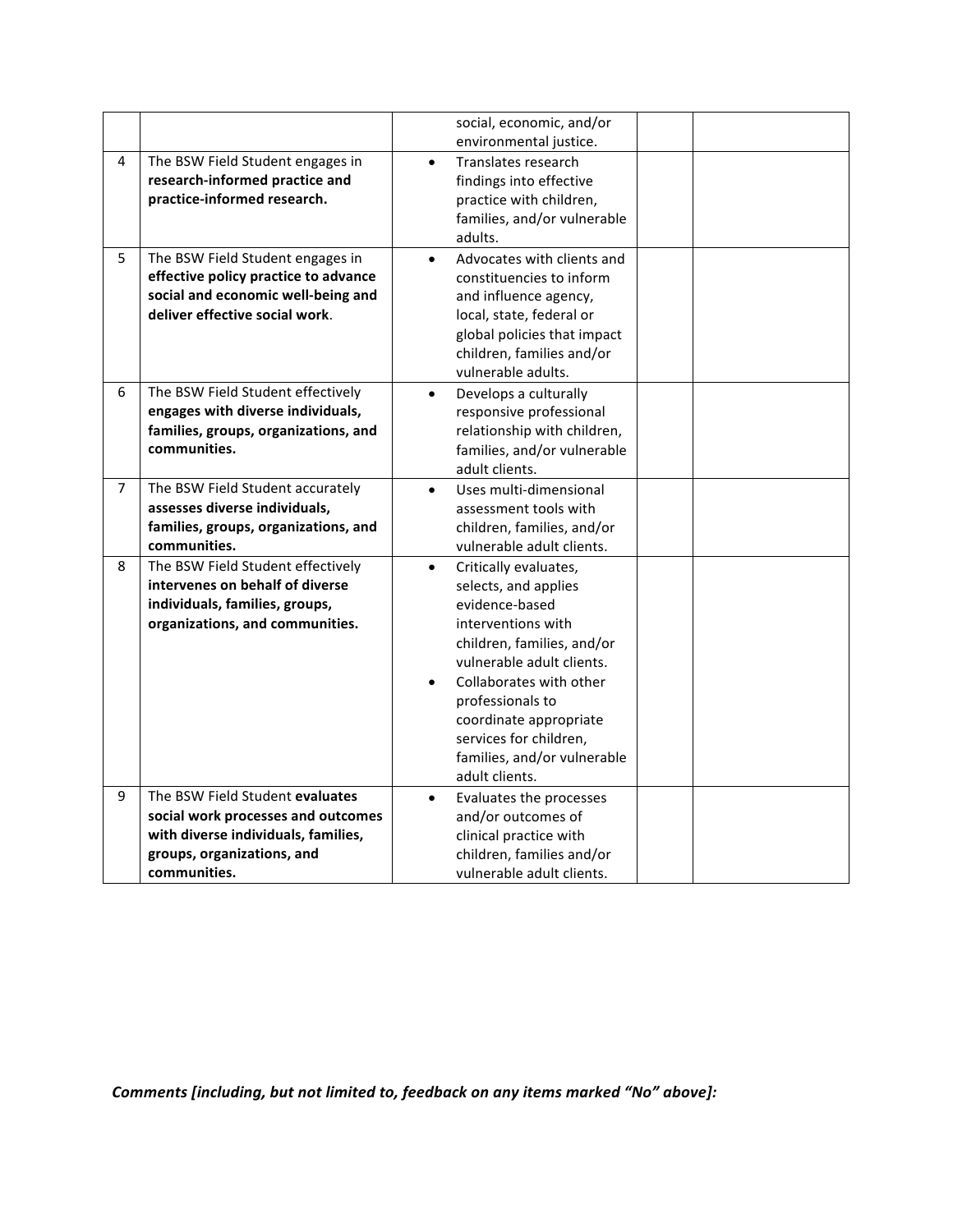## **GRADE TO DATE:**

Based on the verbal and written feedback of the BSW Field Student AND THE Agency Field Instructor to date, the following evaluative grade is recommended at this point in the field practicum (please *circle one):*

| $\sqrt{ }$ |  |  | <b>Unable to</b>   |
|------------|--|--|--------------------|
|            |  |  | <b>Evaluate At</b> |
|            |  |  | <b>This Time</b>   |

|                                                                                                     | <b>BSW Field Student</b>       |                         |                   |                                |  |
|-----------------------------------------------------------------------------------------------------|--------------------------------|-------------------------|-------------------|--------------------------------|--|
|                                                                                                     | Below<br><b>Expected Level</b> | Below<br>Expected Level | At Expected Level | Above<br><b>Expected Level</b> |  |
| <b>OVERALL</b><br><b>PERFORMANCE</b><br>(Check one for<br><b>Instructor and one for</b><br>Student) |                                |                         |                   |                                |  |